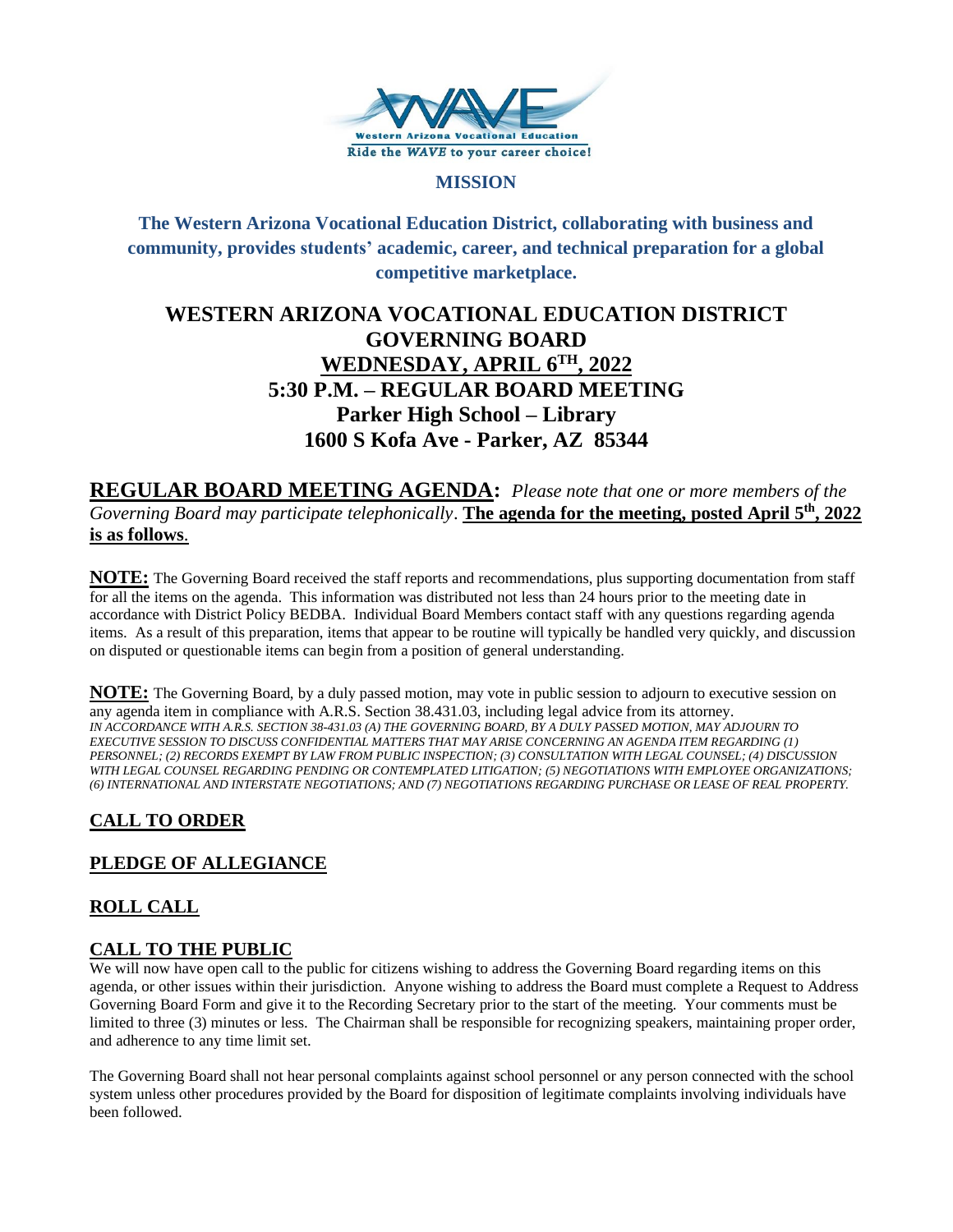#### REGULAR BOARD MEETING AGENDA April 6, 2022 WAVE GOVERNING BOARD **PAGE 2**

The Governing Board meeting is subject to the Arizona Open Meeting Law. The Board will not respond to comments or presentations made in the Call to the Public. At the conclusion of the open call to the public, individual members of the Board may respond to criticism made by those who have addressed them, may ask staff to review a matter, or may ask that a matter be put on a future agenda.

### **AGENDA MODIFICATIONS:**

Any items to be moved to another place on the agenda or withdrawn from the agenda completely.

#### **WAIVER MOTION:**

Motion to waive the reading in full resolutions presented for adoption at this meeting.

#### **SUPERINTENDENT'S REPORT**

- a) Superintendent Report and Legislative Update (Written)
- b) CTE Director Reports (Written)
- c) WOW Award

#### **GOVERNING BOARD MEMBER REPORTS**

#### **ITEMS TO BE WITHDRAWN FROM CONSENT AGENDA**

#### **CONSENT AGENDA**

- 1. Approve WAVE District operating expense vouchers and payroll vouchers.
- 2. Discussion and possible action to approve the minutes of the March  $2<sup>nd</sup>$ , 2022 Regular Board Meeting.
- 3. Discussion and possible action to approve the WAVE Academic Calendar for the 2022-2023 school year.
- 4. Discussion and possible action to approve the WAVE Central Campus proposed fundraiser for the 2021-2022 school year.

#### **OLD BUSINESS**

- 5. Discussion and possible action on items relating to school closures, Board meetings, school reopening and COVID19 pandemic related issues to include but not limited to:
	- ADM Update
	- Operations
- 6. Discussion and possible action on the WAVE Central Campus roof and solar project.

#### **NEW BUSINESS**

7. Discussion and possible action on approval of Special Projects Proposal from Lake Havasu High School.